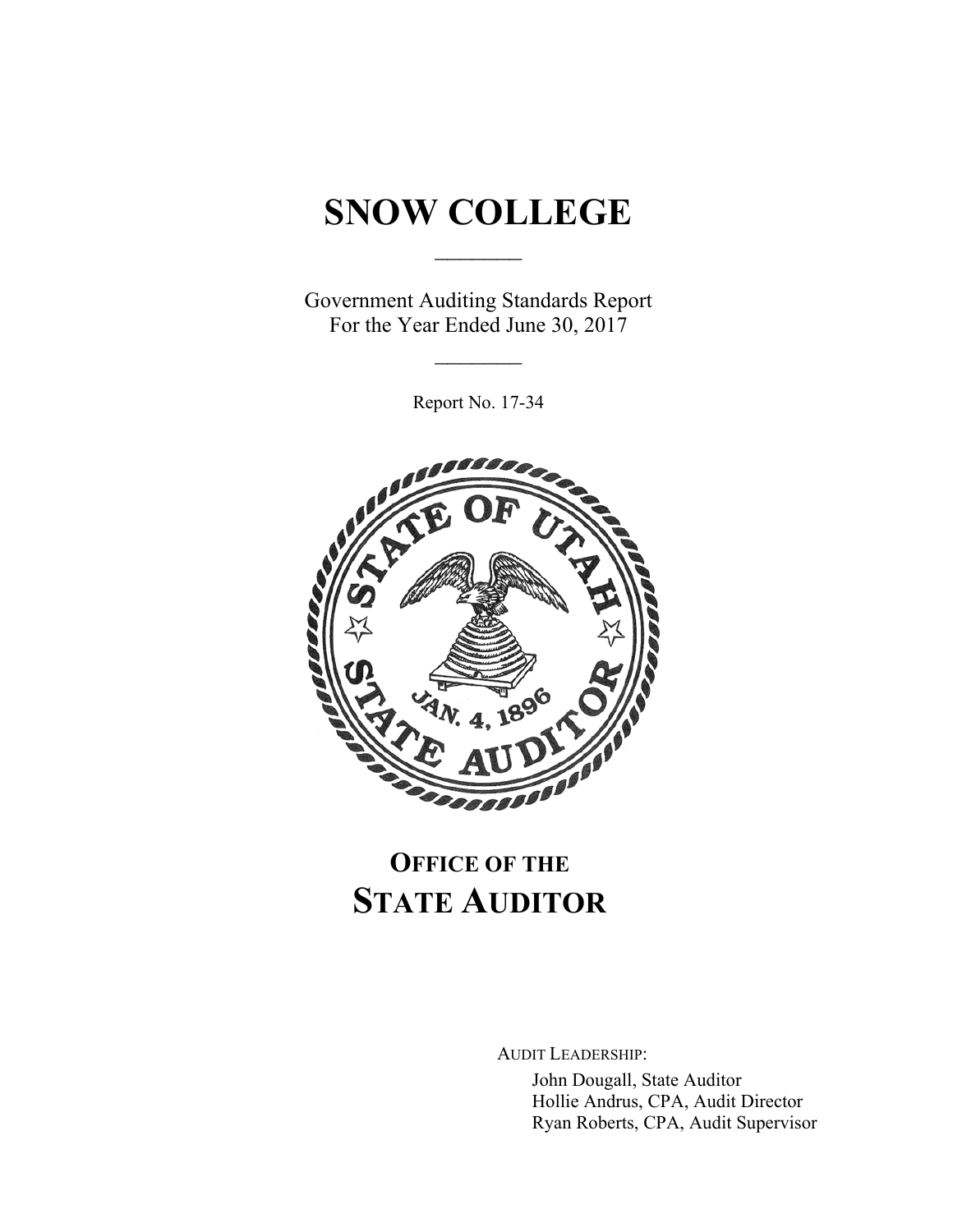#### **SNOW COLLEGE**  FOR THE YEAR ENDED JUNE 30, 2017

#### TABLE OF CONTENTS

|                                                                                                                                                                                                                                                        | Page |
|--------------------------------------------------------------------------------------------------------------------------------------------------------------------------------------------------------------------------------------------------------|------|
| <b>INDEPENDENT STATE AUDITOR'S REPORT ON INTERNAL CONTROL OVER</b><br><b>FINANCIAL REPORTING AND ON COMPLIANCE AND OTHER MATTERS</b><br><b>BASED ON AN AUDIT OF FINANCIAL STATEMENTS PERFORMED</b><br>IN ACCORDANCE WITH GOVERNMENT AUDITING STANDARDS |      |
| <b>FINDING AND RECOMMENDATION:</b>                                                                                                                                                                                                                     |      |
| PROCUREMENT INTERNAL CONTROL WEAKNESSES<br>(Significant Deficiency) (Repeat Finding)                                                                                                                                                                   |      |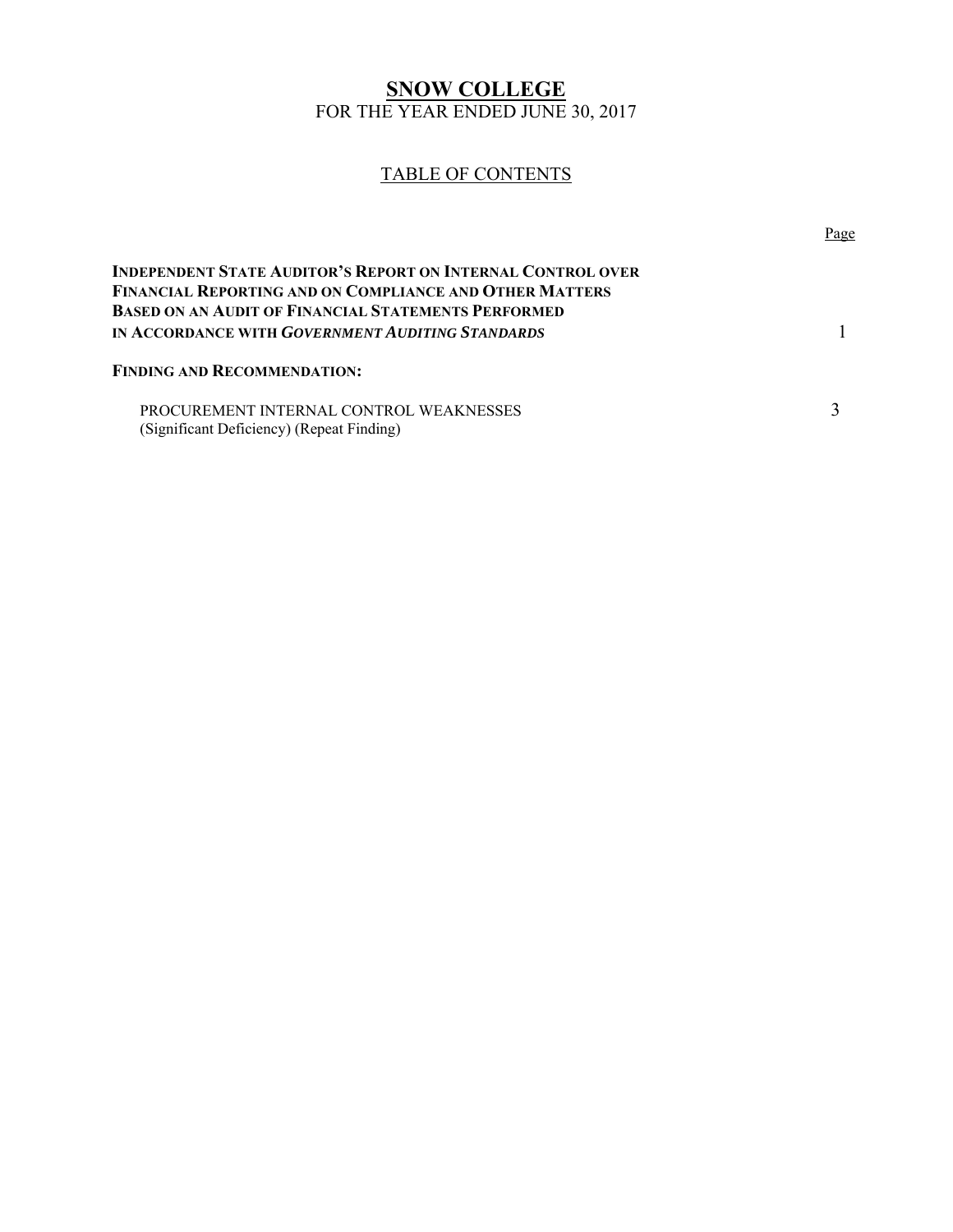

**OFFICE OF THE STATE AUDITOR**

#### **INDEPENDENT STATE AUDITOR'S REPORT ON INTERNAL CONTROL OVER FINANCIAL REPORTING AND ON COMPLIANCE AND OTHER MATTERS BASED ON AN AUDIT OF FINANCIAL STATEMENTS PERFORMED IN ACCORDANCE WITH** *GOVERNMENT AUDITING STANDARDS*

To the Board of Trustees, Finance and Facilities Committee and Gary L. Carlston, President Snow College

We have audited, in accordance with the auditing standards generally accepted in the United States of America and the standards applicable to financial audits contained in *Government Auditing Standards* issued by the Comptroller General of the United States, the financial statements of Snow College (College), as of and for the year ended June 30, 2017, and the related notes to the financial statements, which collectively comprise the College's basic financial statements, and have issued our report thereon dated January 29, 2018.

#### **Internal Control Over Financial Reporting**

In planning and performing our audit of the financial statements, we considered the College's internal control over financial reporting (internal control) to determine the audit procedures that are appropriate in the circumstances for the purpose of expressing our opinion on the financial statements, but not for the purpose of expressing an opinion on the effectiveness of the College's internal control. Accordingly, we do not express an opinion on the effectiveness of the College's internal control.

A *deficiency in internal control* exists when the design or operation of a control does not allow management or employees, in the normal course of performing their assigned functions, to prevent or to detect and correct misstatements on a timely basis. A *material weakness* is a deficiency, or a combination of deficiencies, in internal control such that there is a reasonable possibility that a material misstatement of the entity's financial statements will not be prevented, or detected and corrected on a timely basis. A *significant deficiency* is a deficiency, or a combination of deficiencies, in internal control that is less severe than a material weakness, yet important enough to merit attention by those charged with governance.

Our consideration of internal control was for the limited purpose described in the first paragraph of this section and was not designed to identify all deficiencies in internal control that might be material weaknesses or significant deficiencies and therefore, material weaknesses or significant deficiencies may exist that were not identified. Given these limitations, during our audit we did not identify any deficiencies in internal control that we consider to be material weaknesses. We did identify a certain deficiency in internal control, described in the accompanying finding and recommendation, that we consider to be a significant deficiency.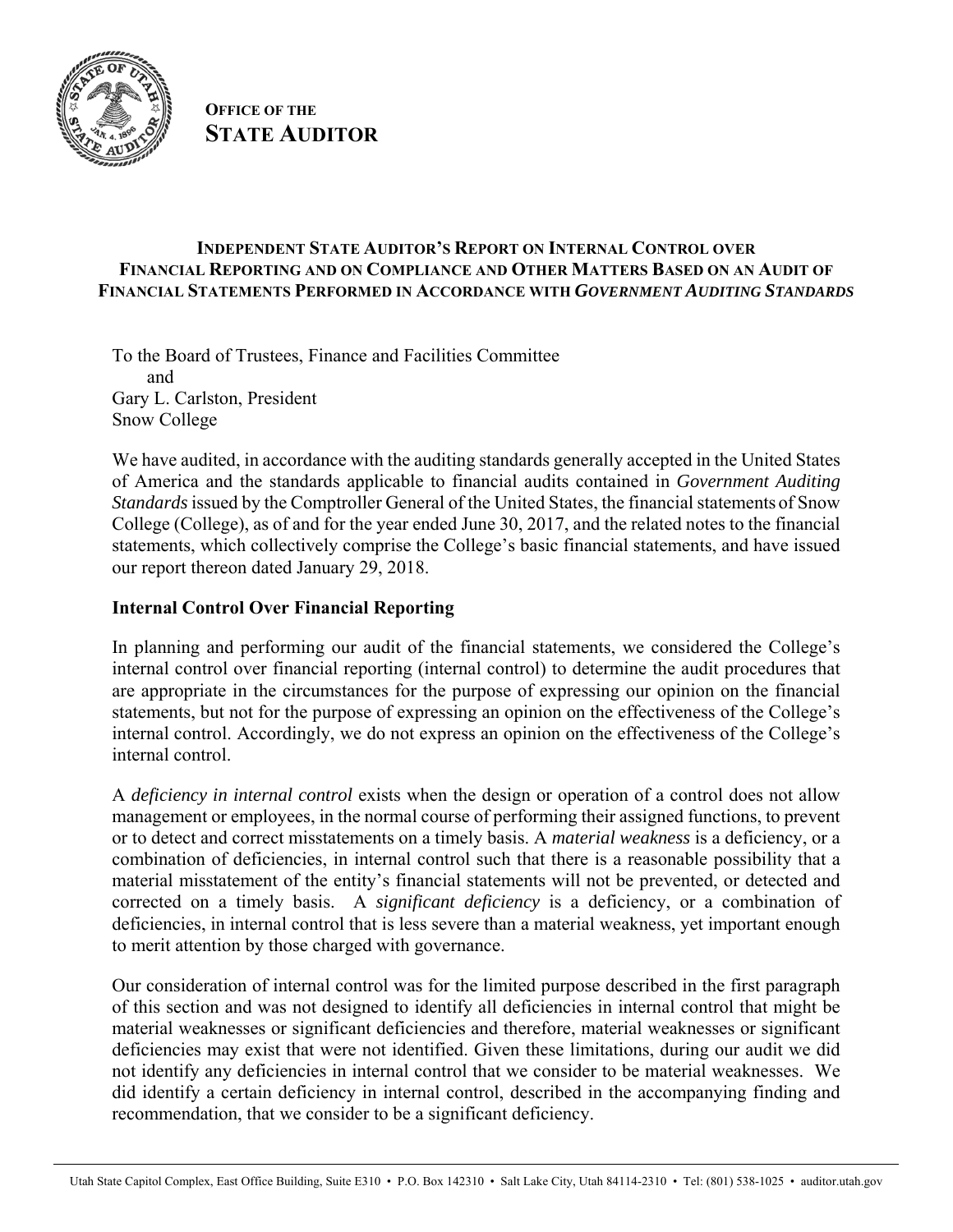#### **Compliance and Other Matters**

As part of obtaining reasonable assurance about whether the College's financial statements are free from material misstatement, we performed tests of its compliance with certain provisions of laws, regulations, contracts, and grant agreements, noncompliance with which could have a direct and material effect on the determination of financial statement amounts. However, providing an opinion on compliance with those provisions was not an objective of our audit, and accordingly, we do not express such an opinion. The results of our tests disclosed no instances of noncompliance or other matters that are required to be reported under *Government Auditing Standards*.

#### **College's Response to Finding**

The College's response to the finding identified in our audit is included with the accompanying finding and recommendation. The College's response was not subjected to the auditing procedures applied in the audit of the financial statements and, accordingly, we express no opinion on it.

#### **Purpose of this Report**

The purpose of this report is solely to describe the scope of our testing of internal control and compliance and the results of that testing, and not to provide an opinion on the effectiveness of the entity's internal control or on compliance. This report is an integral part of an audit performed in accordance with *Government Auditing Standards* in considering the entity's internal control and compliance. Accordingly, this communication is not suitable for any other purpose.

Office of the State Auditor

January 29, 2018